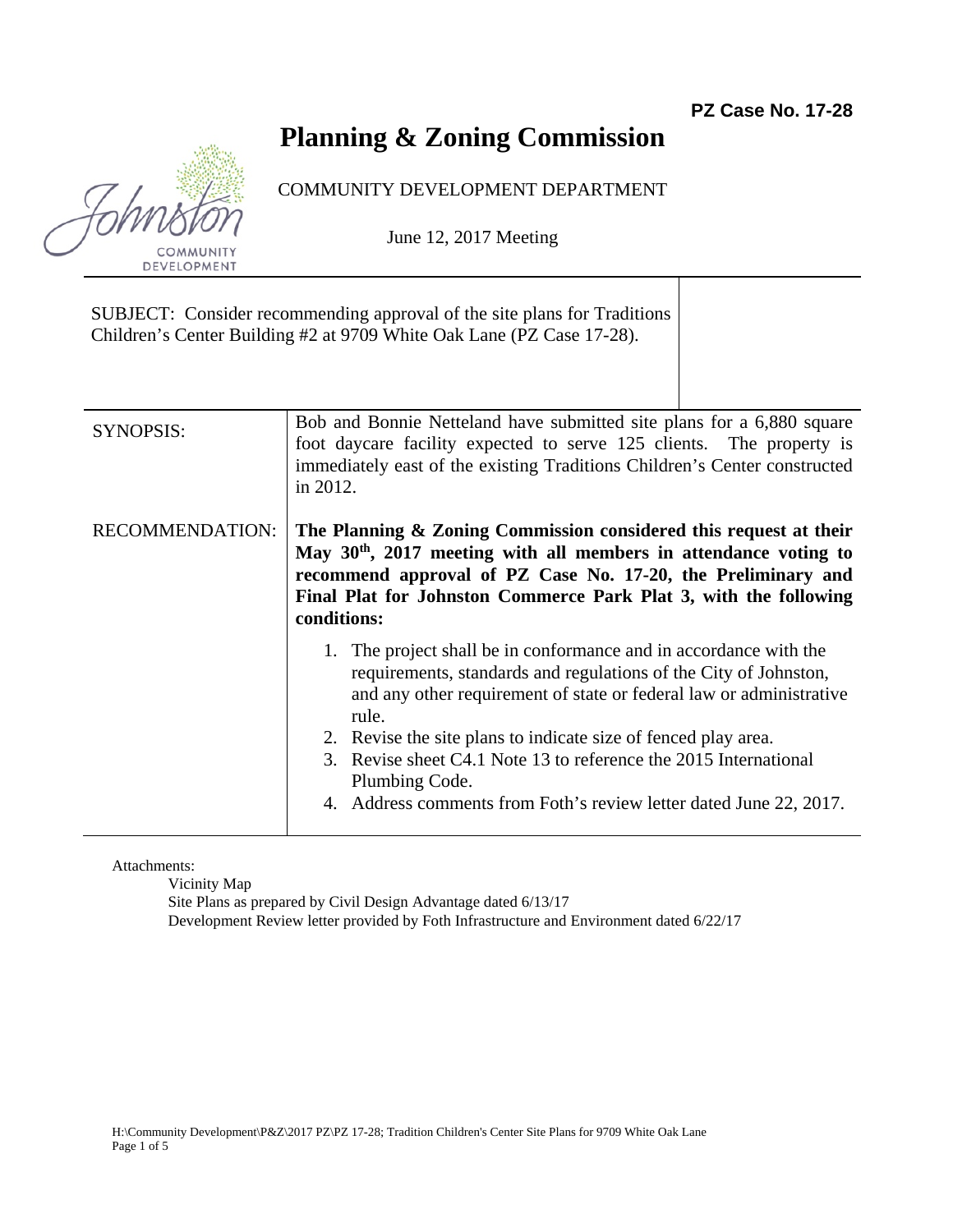| APPLICANT/<br>PROPERTY OWNER:                     | <b>Bob and Bonnie Netteland</b><br>$2976$ 132 <sup>nd</sup> Court<br>Urbandale, IA 50323                                                                                                                                                                                                                                             |
|---------------------------------------------------|--------------------------------------------------------------------------------------------------------------------------------------------------------------------------------------------------------------------------------------------------------------------------------------------------------------------------------------|
| REPRESENTATIVE:                                   | Keith Weggen<br>Civil Design Advantage<br>3405 SE Crossroads Drive, Suite G<br>Grimes, IA 50111                                                                                                                                                                                                                                      |
| <b>BACKGROUND &amp;</b><br>PRIOR APPROVALS:       | The Preliminary Plat for "Longview Business Park-Plat 1", on<br>approximately 97-acre site that include the project site, was<br>approved via Resolution No. 99-82 on May 3, 1999 (PZ Case No.<br>99-11). On July $6th$ , 1999, the construction plans for Longview<br>Business Park-Plat 1 were approved via Resolution No. 99-134. |
|                                                   | On April $3rd$ , 2000, the Final Plat for the 97-acre site which was<br>renamed "Johnston Commerce Park-Plat 1" (PZ Case No. 99-50)<br>was approved via Resolution No. 00-71.                                                                                                                                                        |
|                                                   | The project site was originally named "Outlot X", which<br>encompassed the most northern portion of the 97-acre parcel<br>known previously as Lot 2, Frampton Park Plat 1. This plat<br>created commercial, residential and industrial parcels north of NW<br>54 <sup>th</sup> Avenue and west of NW 100 <sup>th</sup> Street.       |
|                                                   | The preliminary plat for the entire site (Longview Business Park,<br>Plat 1) included an east-west street that was named NW Windsor<br>Drive. It was also required to be a minimum of 29-feet in width,<br>and not continuous. In the proposed final plat for this project, the<br>NW Windsor Drive is renamed White Oak Lane.       |
|                                                   | The Final Plat for Johnston Commerce Park Plat 2 was approved<br>via Resolution 01-03 on January 2, 2001.                                                                                                                                                                                                                            |
|                                                   | The Preliminary and Final Plat for Johnston Commerce Park Plat 3<br>was approved by the Johnston City Council on June 5, 2017 via<br>Resolution 17-180, creating the subject lot.                                                                                                                                                    |
| ZONING DISTRICT &<br><b>BULK</b><br>REQUIREMENTS: | The zoning district is Planned Unit Development (PUD), approved via<br>Ordinance 673 on September 15, 2003. It was amended via Resolution<br>04-67 on April 19, 2004 to address free-standing signs.                                                                                                                                 |
|                                                   | District C-O, Commercial Office requirements apply, with exceptions<br>included in the PUD.                                                                                                                                                                                                                                          |
|                                                   | Bulk regulations are as follows:<br>• Minimum lot width $= 100$ feet<br>• Minimum lot area = $35,000$ sq. ft. (0.8 acres)                                                                                                                                                                                                            |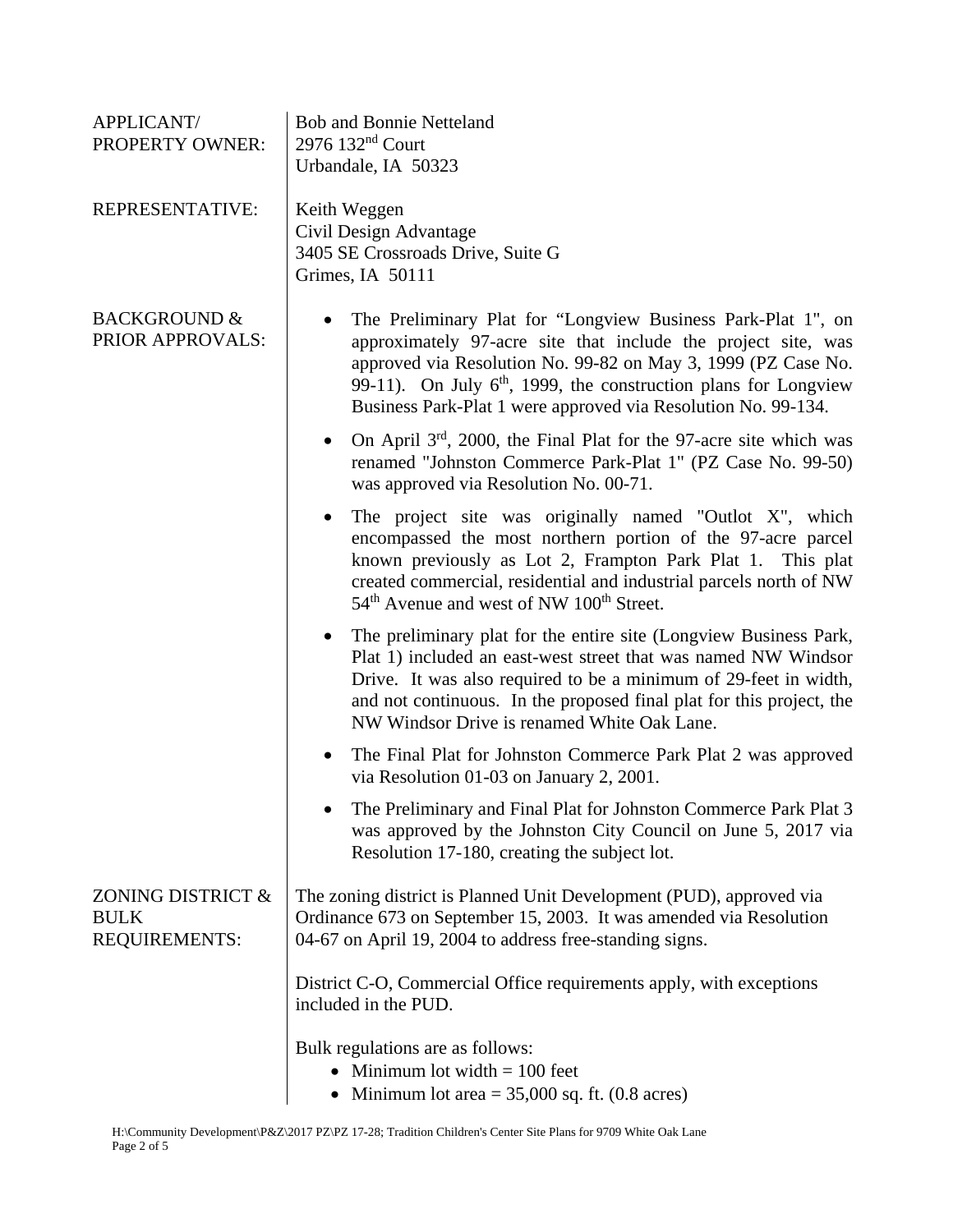|                                                    | • Building setbacks:<br>(a) 25 feet from any public right-of-way<br>(b) 12.5 feet from any other common property line<br>• Parking/paved setbacks: 5 feet from the public right-of-way and 5<br>feet from any common property line – unless the driveway aisle is<br>intended to be extended to the adjacent property and an ingress-<br>egress easement exists for this purpose, in which case the parking<br>setback would be 0 feet.                                                                                                         |
|----------------------------------------------------|-------------------------------------------------------------------------------------------------------------------------------------------------------------------------------------------------------------------------------------------------------------------------------------------------------------------------------------------------------------------------------------------------------------------------------------------------------------------------------------------------------------------------------------------------|
| <b>TRAFFIC ACCESS &amp;</b><br><b>CIRCULATION:</b> | An existing shared access exists at the westernmost property boundary<br>with west-adjacent Lot 6, Johnston Commerce Park Plat 2 (undeveloped).<br>Said access is a shared access between the two properties and is covered<br>by an existing ingress/egress access easement. Likewise, an existing<br>access is located at the easternmost property boundary with Lot 8,<br>Johnston Commerce Park Plat 2.                                                                                                                                     |
|                                                    | The proposed lot split necessitates an easement between the two existing<br>access points to allow cross-access between the two lots. The applicant<br>has obliged with a proposed 25' access easement.                                                                                                                                                                                                                                                                                                                                         |
| PARKING:                                           | Chapter 166.33 of the City of Johnston Code of Ordinances mandates five<br>parking spaces for every five clients plus additional spaces necessary to<br>accommodate the parking of vans and buses used for client transport<br>vehicles.                                                                                                                                                                                                                                                                                                        |
|                                                    | With 125 clients, 25 parking stalls are required. Two spaces are allotted<br>on the site plans for transport vans. The total number of spaces required<br>is 27. The site plans are in compliance with 41 parking stalls.                                                                                                                                                                                                                                                                                                                       |
| <b>PUBLIC UTILITIES:</b>                           | There is an eight-inch water main in the right-of-way south of White Oak<br>Lane with an 8" water service stub extended under the roadway. The<br>existing daycare connected to this stub with an 8" water service. The new<br>lot will connect to this water service extension. That portion of said water<br>main extension that is shown on the subject lot will be shown in an<br>easement.                                                                                                                                                 |
|                                                    | Sanitary Sewer: An existing sanitary sewer service stub exists near the<br>southeast corner of the subject property.                                                                                                                                                                                                                                                                                                                                                                                                                            |
| <b>OUTDOOR PLAY</b><br>AREA:                       | Chapter 168.03.2.c. of the City of Johnston Code of Ordinances requires<br>"a completely fenced play lot of no fewer than 1,000 square feet in area<br>for the first 20 or less children under care, with 25 square feet added to<br>such play lot area for each additional designated child capacity of the<br>principal building.". With 125 clients, a fenced play area of 3,625 s.f.<br>must be shown on the site plans. Staff recommends revisions sufficient to<br>demonstrate the provided play area meets the above-listed requirement. |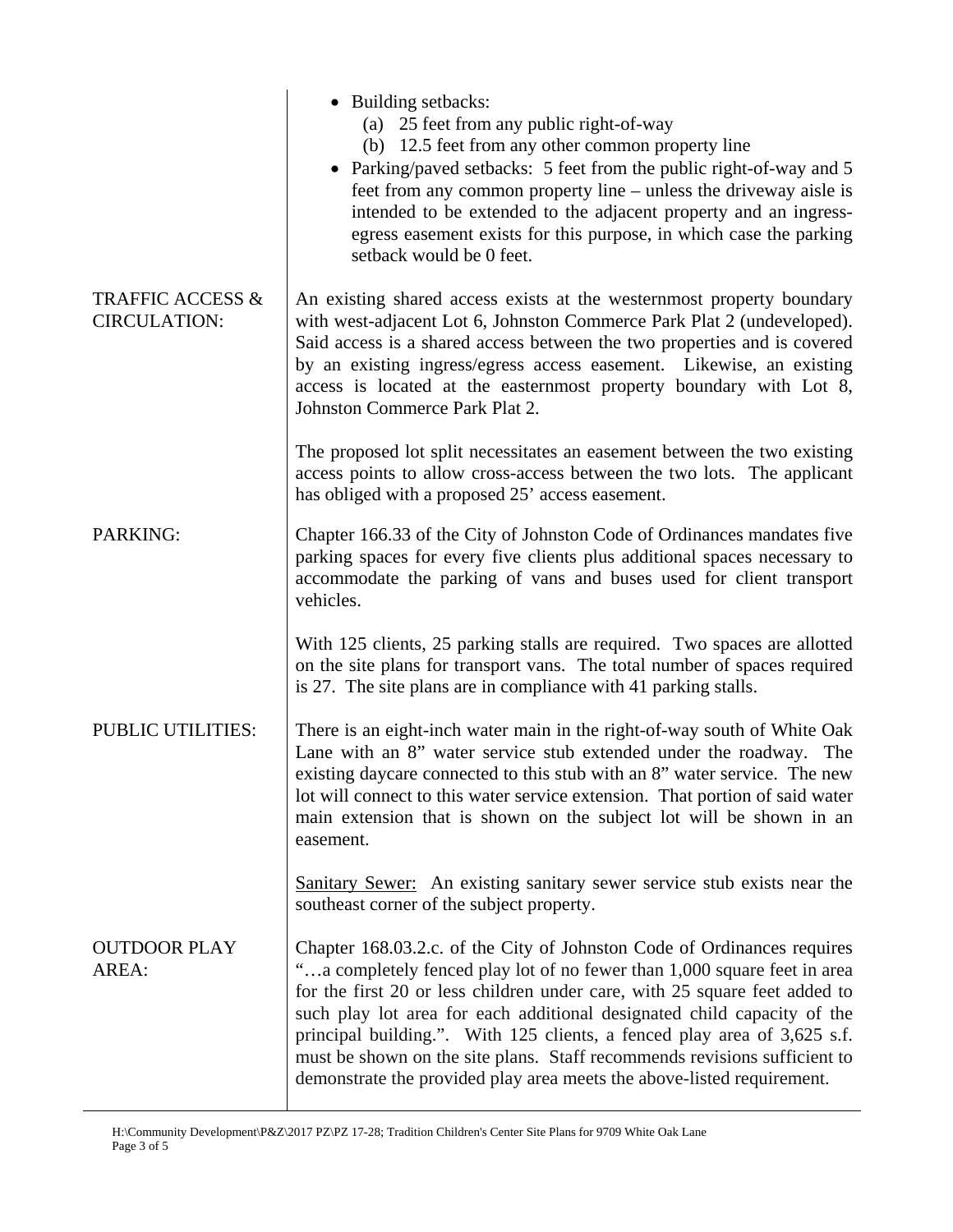| <b>STORMWATER:</b>               | A basin was constructed with the existing daycare. Said basin spans the<br>width of both lots and is shown within an easement. The basin was sized<br>appropriately to accommodate stormwater from both sites. The city's<br>consulting engineer Foth Infrastructure and Environment has reviewed the<br>calculations submitted with this site plan and basin has sufficient capacity<br>to serve both developed lots. |
|----------------------------------|------------------------------------------------------------------------------------------------------------------------------------------------------------------------------------------------------------------------------------------------------------------------------------------------------------------------------------------------------------------------------------------------------------------------|
| FIRE PROTECTION:                 | One fire hydrant will be installed internal to the site to provide building<br>coverage and is located near the southeast corner of the building. In<br>addition, the building will be sprinkled for fire protection.                                                                                                                                                                                                  |
| FLOODPLAIN:                      | This property is within Zone X on the Flood Insurance Rate Map and is<br>outside of the 500-year flood plain                                                                                                                                                                                                                                                                                                           |
| <b>OPEN SPACE:</b>               | The requisite amount of open space is 25% of the total lot area, calculated<br>as follows:                                                                                                                                                                                                                                                                                                                             |
|                                  | 46,686 sq. ft. (total lot area) $*25\% = 11,671.5$ sq. ft. open space required                                                                                                                                                                                                                                                                                                                                         |
|                                  | The site plans are in compliance with 22,794 sq. ft. of open space. Based<br>upon the amount of open space required as listed above, the following<br>open space landscape plantings are required:                                                                                                                                                                                                                     |
|                                  | Open space Plantings<br>Required<br>Provided                                                                                                                                                                                                                                                                                                                                                                           |
|                                  | $2" - 2 \frac{1}{2}"$<br>3<br>3                                                                                                                                                                                                                                                                                                                                                                                        |
|                                  | 5<br>5<br>$8' - 10'$                                                                                                                                                                                                                                                                                                                                                                                                   |
|                                  | 12<br>12<br><b>Shrubs</b>                                                                                                                                                                                                                                                                                                                                                                                              |
|                                  | The site plan complies with the open space landscaping requirements of<br>city code.                                                                                                                                                                                                                                                                                                                                   |
| <b>ADJACENT OWNER</b><br>NOTICE: | Notice was sent to the properties adjacent to this site to make them aware<br>of the proposed development. A copy of the notice and mailing list are<br>attached.                                                                                                                                                                                                                                                      |
| <b>ARCHITECTURE:</b>             | Chapter 166.35.2.C of the Code of Ordinances states structures within<br>commercial districts shall consist of a combination of brick, architectural<br>concrete panels, textured concrete block, or architectural steel, or stone<br>panels over 75% of the wall area on all four building sides (excluding<br>glass).                                                                                                |
|                                  | Proposed architectural materials include brick, stone, and fibercement<br>shake shingle panels, to meet the above-listed requirements in the<br>following percentages:                                                                                                                                                                                                                                                 |
|                                  | North Elevation<br>100% Brick (486 s.f /486 s.f.)<br>$\bullet$                                                                                                                                                                                                                                                                                                                                                         |